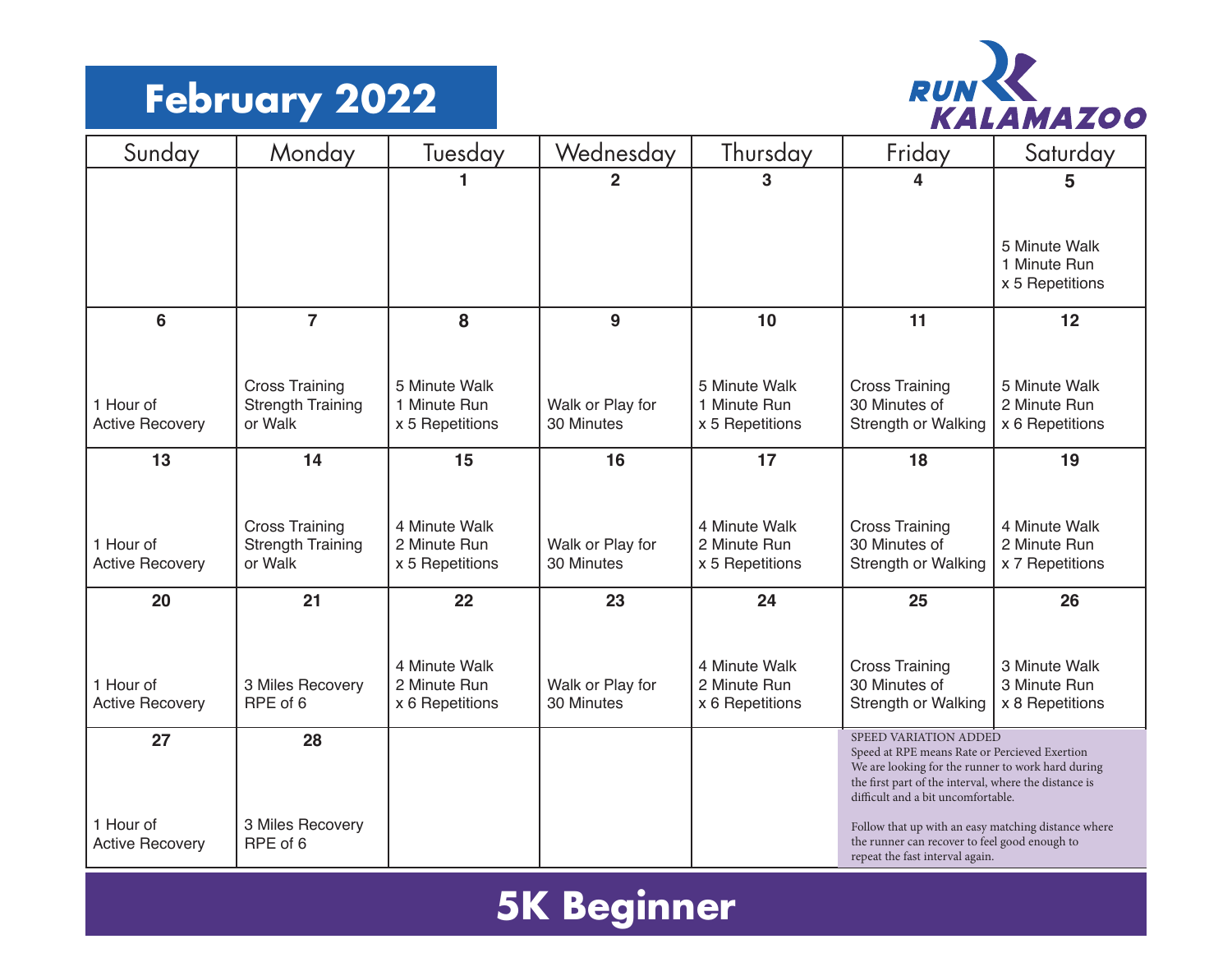## **March 2022**



| Sunday                              | Monday         | Tuesday                                          | Wednesday                      | Thursday                                         | Friday                                                        | Saturday                                         |
|-------------------------------------|----------------|--------------------------------------------------|--------------------------------|--------------------------------------------------|---------------------------------------------------------------|--------------------------------------------------|
|                                     |                |                                                  | 2                              | 3                                                | 4                                                             | 5                                                |
|                                     |                |                                                  |                                |                                                  |                                                               |                                                  |
|                                     |                | 3 Minute Walk<br>3 Minute Run<br>x 6 Repetitions | Walk or Play for<br>45 Minutes | 3 Minute Walk<br>3 Minute Run<br>x 6 Repetitions | <b>Cross Training</b><br>30 Minutes of<br>Strength or Walking | 5 Minute Run<br>2 Minute Walk<br>x 7 Repetitions |
|                                     |                |                                                  |                                |                                                  |                                                               |                                                  |
| 6                                   | $\overline{7}$ | 8                                                | 9                              | 10                                               | 11                                                            | 12                                               |
|                                     |                |                                                  |                                |                                                  |                                                               |                                                  |
| 1 Hour of                           |                | 5 Minute Walk<br>2 Minute Run                    | Walk or Play for               | 5 Minute Run<br>2 Minute Walk                    | <b>Cross Training</b><br>30 Minutes of                        | 1 Mile Run<br>10 Minute Walk                     |
| <b>Active Recovery</b>              | 30 Minute Walk | x 6 Repetitions                                  | 45 Minutes                     | x 6 Repetitions                                  | Strength or Walking                                           | 1 Mile Run                                       |
| 13                                  | 14             | 15                                               | 16                             | 17                                               | 18                                                            | 19                                               |
|                                     |                |                                                  |                                |                                                  |                                                               |                                                  |
|                                     |                | 1 Mile Run                                       |                                | 1 Mile Run                                       | <b>Cross Training</b>                                         |                                                  |
| 1 Hour of                           |                | 10 Minute Walk                                   | Walk or Play for               | 10 Minute Walk                                   | 30 Minutes of                                                 | 2 Mile Run                                       |
| <b>Active Recovery</b>              | 30 Minute Walk | 1 Mile Run                                       | 45 Minutes                     | 1 Mile Run                                       | Strength or Walking                                           | 15 Minute Walk                                   |
| 20                                  | 21             | 22                                               | 23                             | 24                                               | 25                                                            | 26                                               |
|                                     |                |                                                  |                                |                                                  |                                                               |                                                  |
|                                     |                | 1.5 Mile Run                                     |                                | 1.5 Mile Run                                     | <b>Cross Training</b>                                         | 2 Mile Run                                       |
| 1 Hour of<br><b>Active Recovery</b> | 30 Minute Walk | 10 Minute Walk<br>1 Mile Run                     | Walk or Play for<br>45 Minutes | 10 Minute Walk<br>1 Mile Run                     | 30 Minutes of<br>Strength or Walking                          | 10 Minute Walk<br>1 Mile Run                     |
| 27                                  | 28             | 29                                               | 30                             | 31                                               |                                                               |                                                  |
|                                     |                |                                                  |                                |                                                  |                                                               |                                                  |
|                                     |                |                                                  |                                |                                                  |                                                               |                                                  |
| 1 Hour of                           |                |                                                  | Walk or Play for               |                                                  |                                                               |                                                  |
| <b>Active Recovery</b>              | 30 Minute Walk | 2 Mile Run                                       | 45 Minutes                     | 2 Mile Run                                       |                                                               |                                                  |

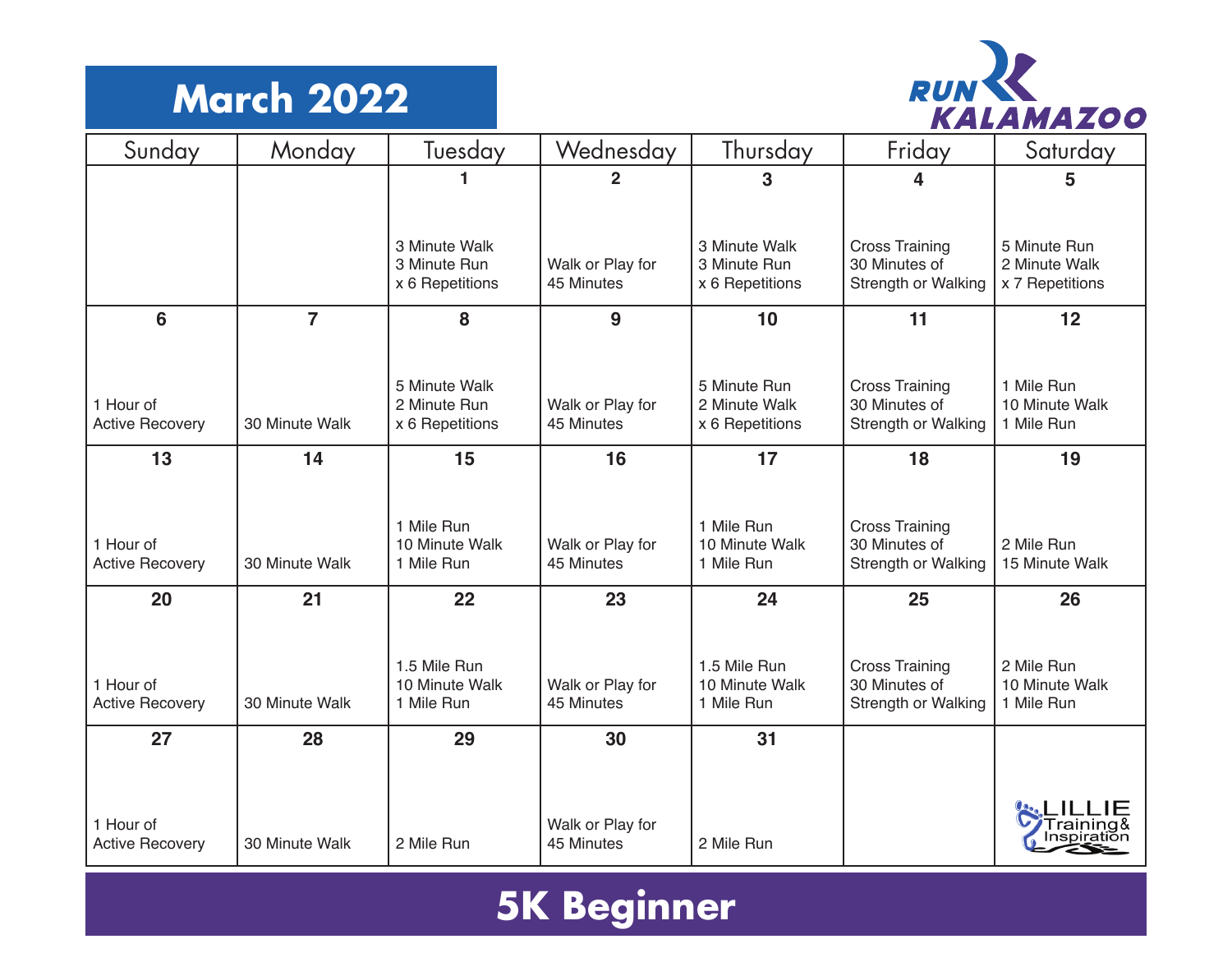



| Sunday                              | Monday                   | <b>Tuesday</b>                                                             | Wednesday                      | Thursday       | Friday                                                        | Saturday                               |
|-------------------------------------|--------------------------|----------------------------------------------------------------------------|--------------------------------|----------------|---------------------------------------------------------------|----------------------------------------|
|                                     |                          |                                                                            |                                |                |                                                               | $\overline{2}$                         |
|                                     |                          |                                                                            |                                |                | <b>Cross Training</b><br>30 Minutes of<br>Strength or Walking | 3 Mile Run                             |
| 3                                   | 4                        | 5                                                                          | 6                              | $\overline{7}$ | 8                                                             | 9                                      |
| 1 Hour of<br><b>Active Recovery</b> | 30 Minute Run or<br>Walk | 5 Minute Walk<br>2 Minute Jog<br>1 Minute Run<br>(9RPE)                    | Walk or Play for<br>45 Minutes | 2 Mile Run     | <b>Cross Training</b><br>30 Minutes of<br>Strength or Walking | 3.5 Mile Run                           |
| 10                                  | 11                       | 12                                                                         | 13                             | 14             | 15                                                            | 16                                     |
| 1 Hour of<br><b>Active Recovery</b> | 30 Minute Run or<br>Walk | 5 Minute Walk<br>2 Minute Jog<br>1 Minute Run<br>(9RPE)<br>x 5 Repetitions | Walk or Play for<br>45 Minutes | 2 Mile Run     | <b>Cross Training</b><br>30 Minutes of<br>Strength or Walking | 4 Mile Run                             |
| 17                                  | 18                       | 19                                                                         | 20                             | 21             | 22                                                            | 23                                     |
| 1 Hour of<br><b>Active Recovery</b> | 30 Minute Run or<br>Walk | 5 Minute Walk<br>2 Minute Jog<br>1 Minute Run<br>(9RPE)<br>x 6 Repetitions | Walk or Play for<br>45 Minutes | 2 Mile Run     | <b>Cross Training</b><br>30 Minutes of<br>Strength or Walking | 4 or 5 Mile Run                        |
| 24                                  | 25                       | 26                                                                         | 27                             | 28             | 29                                                            | 30                                     |
| 1 Hour of<br><b>Active Recovery</b> | 30 Minute Run or<br>Walk | 5 Minute Walk<br>2 Minute Jog<br>1 Minute Run<br>(9RPE)<br>x 6 Repetitions | Walk or Play for<br>45 Minutes | 2 Mile Run     | <b>Cross Training</b><br>30 Minutes of<br>Strength or Walking | Training&<br>Inspiration<br>3 Mile Run |

## **5K Beginner**